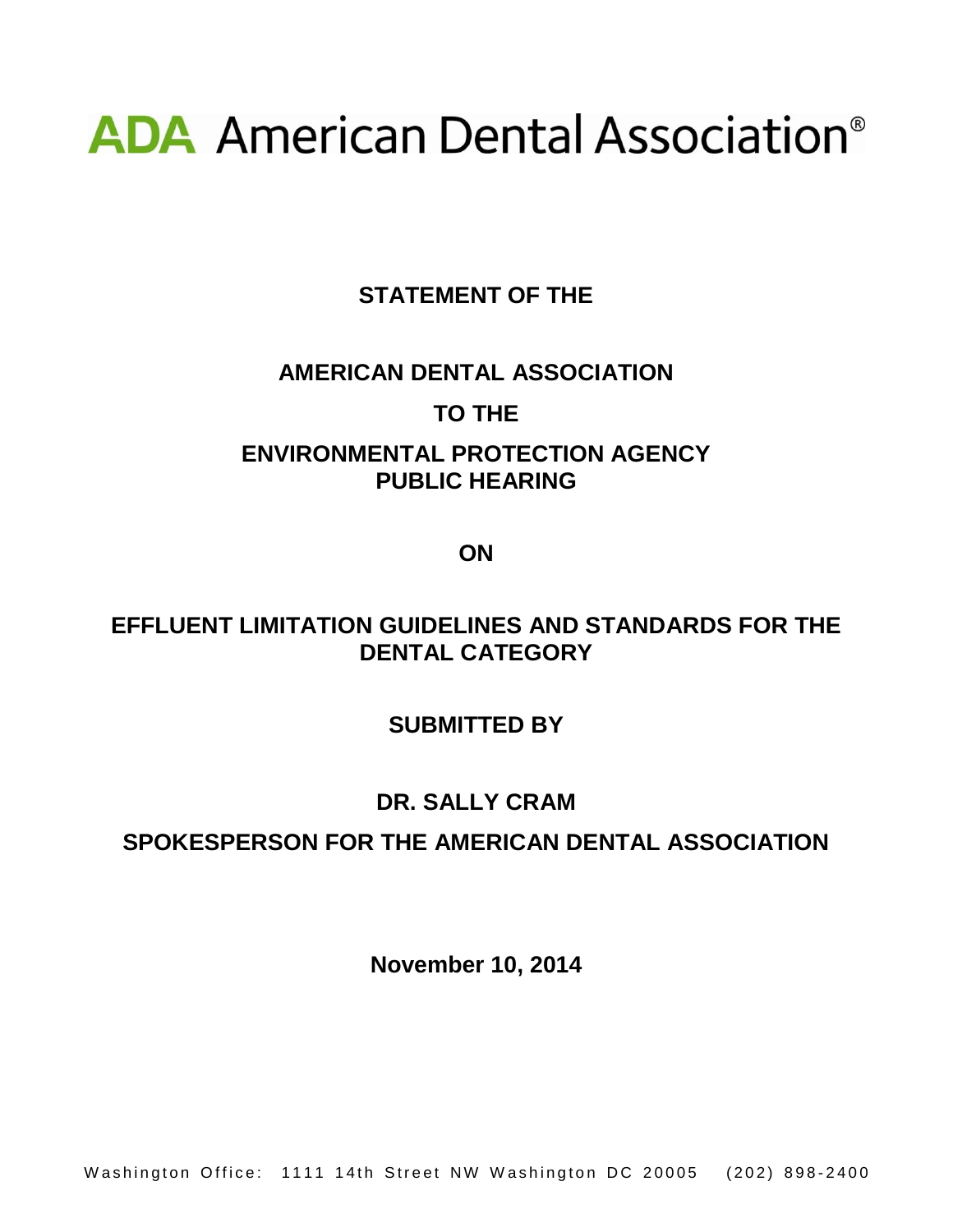Good afternoon, my name is Doctor Sally Cram, and I am a practicing periodontist here in Washington, D.C. Today, I am speaking on behalf of the American Dental Association, the largest dental professional association in the United States, which represents over 157,000 dentists including over 65 percent of active U.S. dentists.

The ADA greatly appreciates the opportunity to provide our preliminary oral comments on the EPA's proposed rule for the dental category. Most dentists use services of their local sewage treatment systems or publicly owned treatment works, POTWs. The issuance of a pretreatment rule governing the discharge from dental offices would directly and significantly impact tens of thousands dentists and their patients.

These comments I am making today are only preliminary, we are still studying this proposal in detail. The ADA supports the use of amalgam separators and includes them in its best management practice guidance for dental offices. Specifically, our BMPs include the use of separators that comply with the international standards organization standard.

In 2010, the ADA governing body, the house of delegates unanimously passed a resolution supporting the promulgation of a pretreatment rule governing applicable dental offices as long as the final rule complies with nine common sense principles, including the use of amalgam separators that comply with the ISO standard. The ADA

- 1 -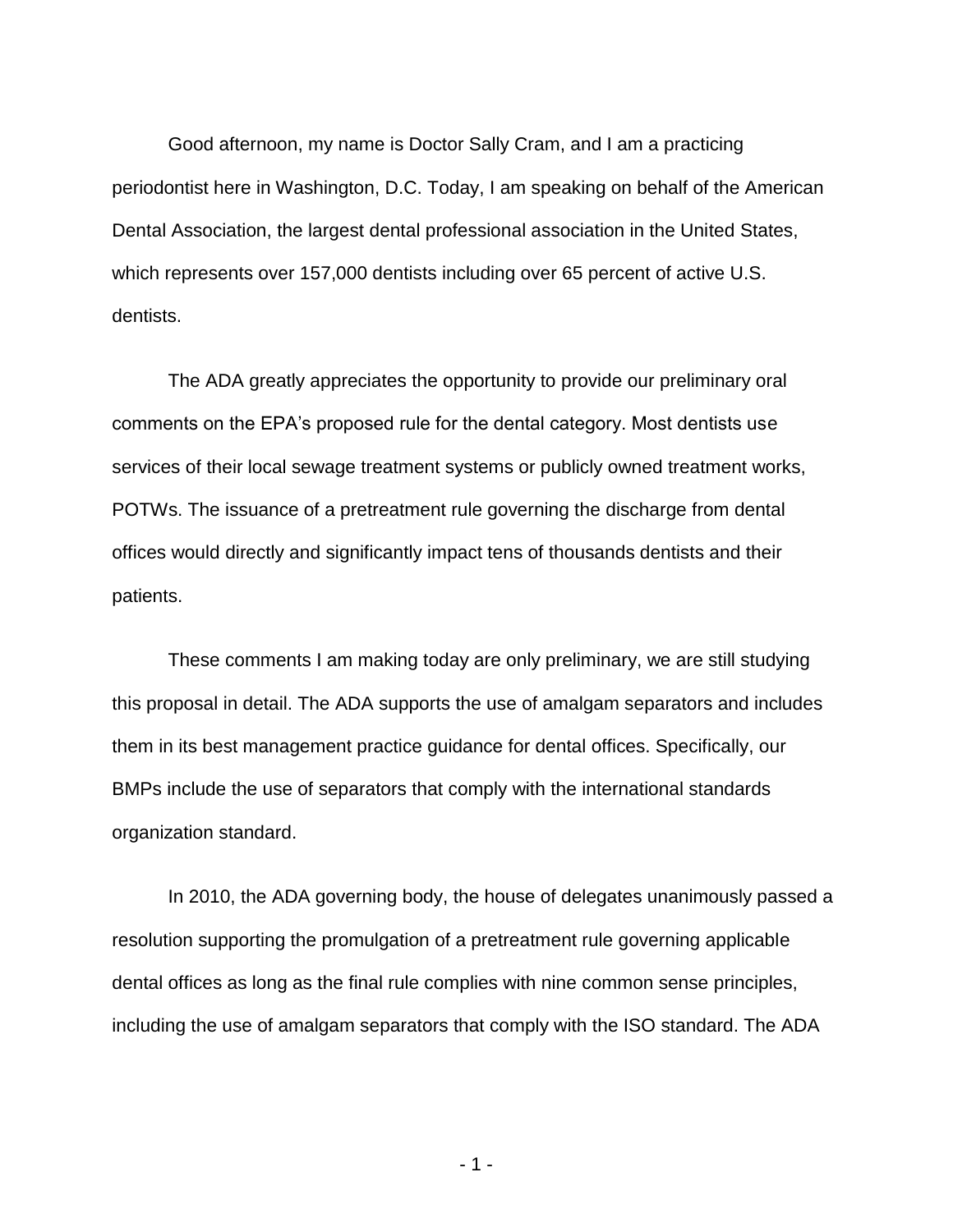reaffirms its support of a pretreatment rule that requires amalgam separators consistent with these nine principles.

The proposed rule complies with most of these principles and we applaud the EPA's efforts to incorporate them into this rule. Unfortunately, the proposed rule, in its current form, fails to meet some of these principles. Our final, more detailed comments will explain these problems, and offer constructive solutions that will allow the EPA to use a final rule that is effective and workable, and one that the ADA can support.

The ADA's review is ongoing, but our preliminary review had identified three major concerns which the agency must address before the ADA can support the EPA proposal. First, the ADA and National Association of Clean Water Agencies have stated that the rule should not impose undue and unnecessary burdens on either dentists or municipalities that operate sewage treatment plants. The ADA believes that some of the implementation requirements create unnecessary burdens with no discernable environmental benefit.

For example, the rule requires inspection of separators on a schedule unrelated to their recommendations of the separator manufacturers. The ADA's final comments will describe these burdens and offer alternative approaches that ensure that the regulators, whether the POTWs themselves, state governments, or the EPA have the assurance that amalgam separators are operated effectively.

- 2 -